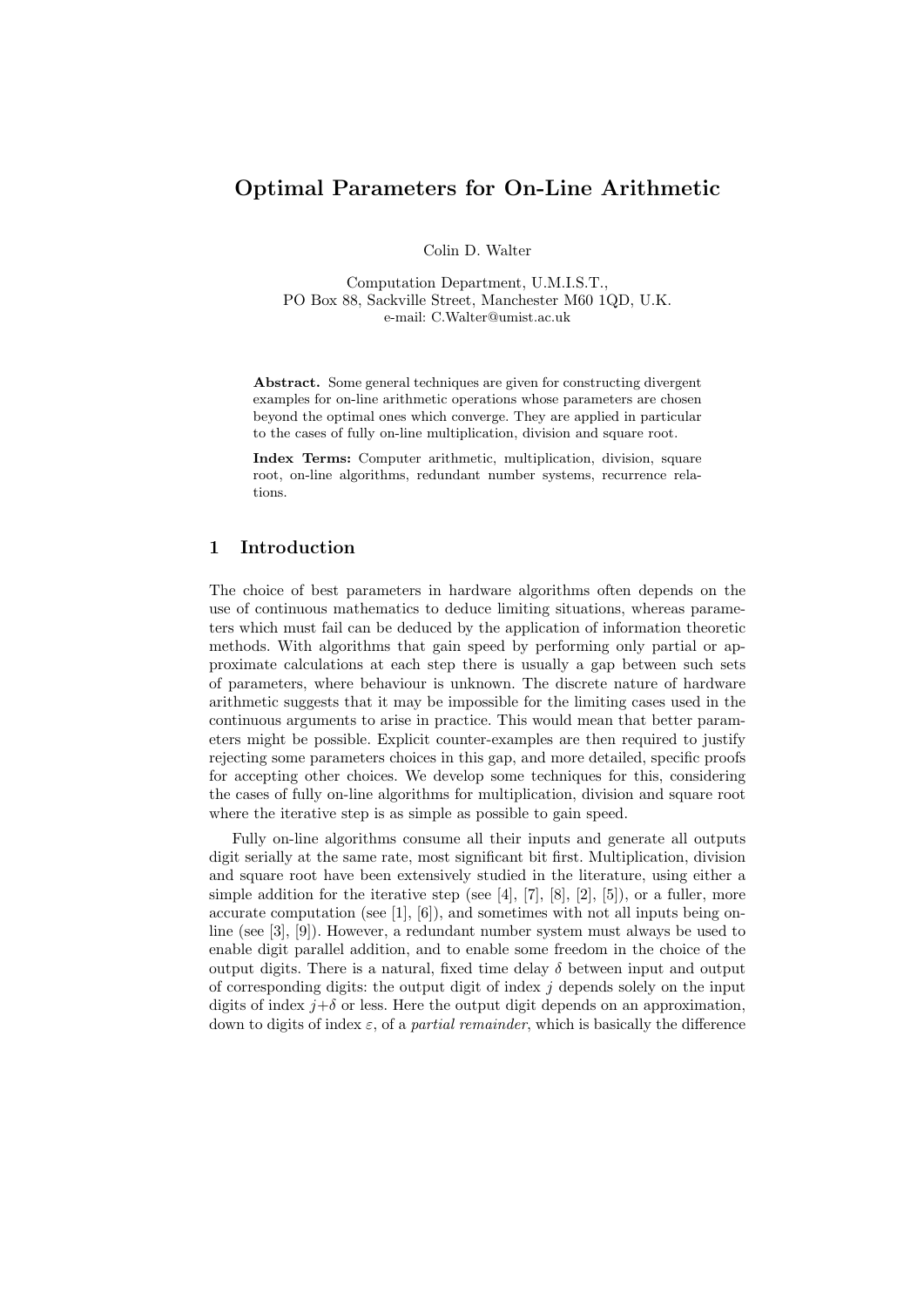between the function on the inputs so far and the output so far. The best choice of the parameters  $\delta$  and  $\varepsilon$  is to minimise them.

# 2 The Algorithms

Uppercase characters are used to denote real numbers and lowercase characters to denote digits. We consider real inputs and outputs  $M$  with  $|M| < 1$  and radix 2 representations  $M \equiv \sum_{t=1}^{\infty} m_t 2^{-t}$ , where the digit  $m_t$  lies in the redundant signed digit set  $\{-1, 0, +1\}$ . At time  $j \geq 0$ , the first j digits provide the inputs  $M[j] \equiv \sum_{t=1}^{j} m_t 2^{-t}$  from which the output digit of index  $j-\delta$  is formed. The difference between the function on such inputs and the previous output yields a scaled *residual error* or *partial remainder*, here defined by:

$$
W[j] = 2^{j} \{ X[j] \times Y[j] - P[j-1-\delta] \}
$$
  
\n
$$
W[j] = 2^{j} \{ X[j] - Q[j-1-\delta] \times Y[j] \}
$$
  
\n
$$
W[j] = 2^{j} \{ X[j] - S[j-1-\delta]^{2} \}
$$

for product  $P = X \times Y$ , quotient  $Q = X/Y$  and square root  $S = \sqrt{X}$ . The output digit of index  $j-\delta$  is chosen to approximately minimise this if it were included in the definition. To guarantee outputs in the interval  $(-1, +1)$  we require also  $|X| < 1/2 < |Y|$  for division and  $X \geq 1/4$  for square root. The partial remainder definitions give the recurrence relations

$$
W[j+1] = 2W[j] + y_{j+1}X[j] + x_{j+1}Y[j] + 2^{-1-j}x_{j+1}y_{j+1} - 2^{1+\delta}p_{j-\delta}
$$
  
\n
$$
W[j+1] = 2W[j] + x_{j+1} - y_{j+1}Q[j-1-\delta] - 2^{1+\delta}q_{j-\delta}Y[j+1]
$$
  
\n
$$
W[j+1] = 2W[j] + x_{j+1} - 2^{2+\delta}s_{j-\delta} \times S[j-1-\delta] - 2^{1+2\delta-j}s_{j-\delta}^2
$$

with initial value  $W[0] = 0$ . So the output digits are chosen close to  $2^{-\delta}W[j]$ ,  $2^{-\delta}W[j]/Y[j]$  and  $2^{-1-\delta}/S[j-1-\delta]$  respectively. Speed is gained by considering just  $W[j]'$ , given by truncating all digits in  $W[j]$  after that of index  $\varepsilon$ . This is compared with a fixed integer  $i$  (depending on the algorithm) and the output digit  $r_{j-\delta}$  is then defined by

$$
r_{j-\delta} = +1 \text{ if } 2^{\varepsilon} W[j]' \geq i
$$
  
0 if  $|2^{\varepsilon} W[j]' < i$   
-1 if  $2^{\varepsilon} W[j]' \leq -i$ 

#### 3 Convergence

Convergence of the algorithms depends entirely on stopping  $W[j]$  from overflowing its register. It must be bounded. Define  $Z \equiv 0.111...$  to have all its digits equal to 1. By taking representations  $M \equiv M[j]+2^{-j}mZ$  for each input and  $M \equiv M[j-1-\delta]+2^{1+\delta-j}mZ$  for each output and obtaining an expression for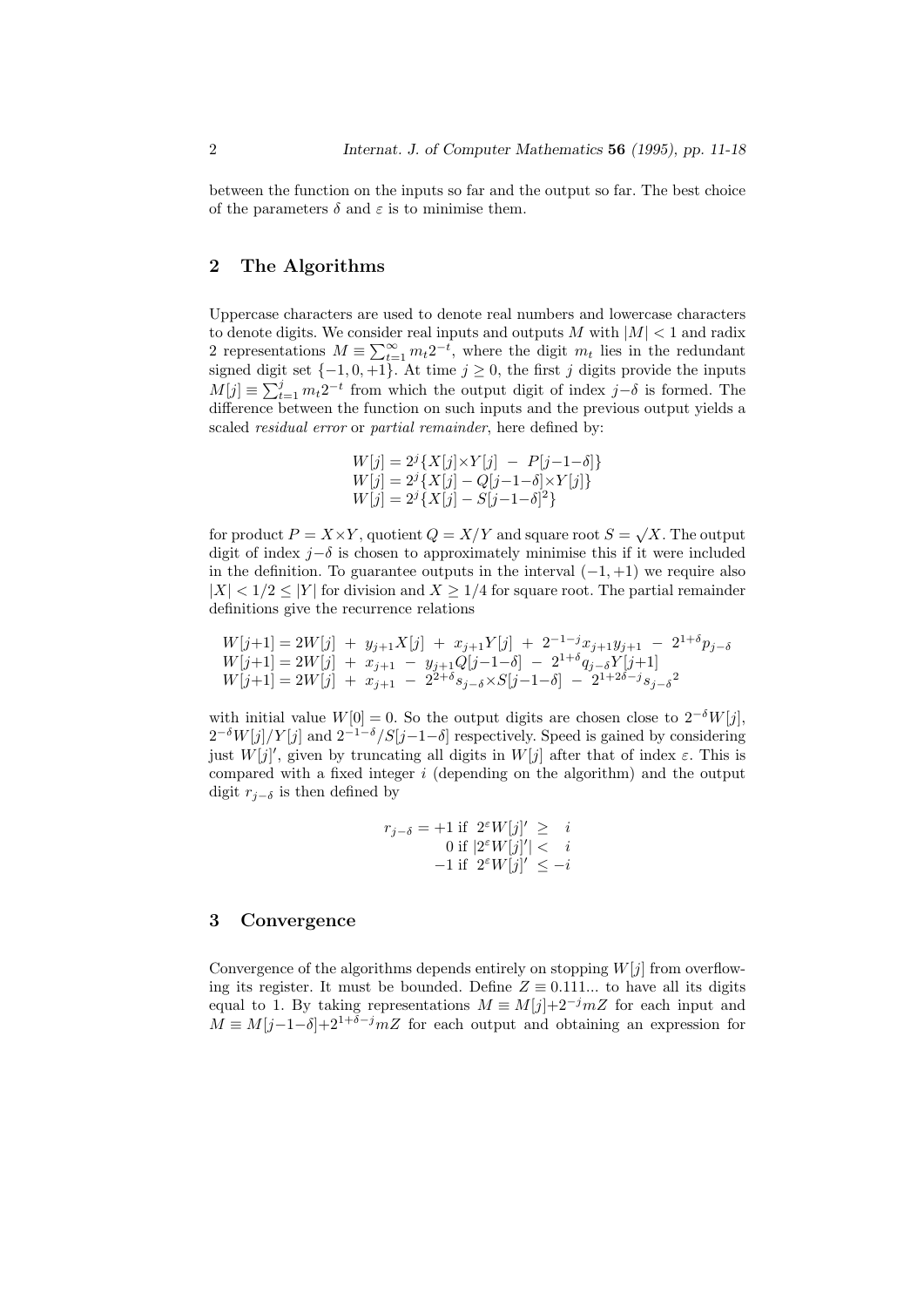Colin D. Walter, On-Line Arithmetic 3

 $W[j+k]$  in terms of  $W[j]$ , it is possible to observe the worst case behaviour as  $k \to \infty$ . In the case of multiplication,

$$
W[j+k] = W[j] + (2^k - 1)(W[j] + yX[j] + xY[j] + 2^{1+\delta}p + 2^{-j}xyZ[k])
$$

Take  $x = s_Y$  and  $y = s_X$  where  $s_M$  is the sign of M. Then choosing  $p = -1$  gives a lower bound on the maximum value of  $W[j+k]$ . So  $W[j+k]$  is only bounded above as  $k \to \infty$  if  $W[j]$  is bounded above by

$$
U[j] = 2^{1+\delta} - |X[j]| - |Y[j]| - 2^{-j}.
$$

Similarly, for the other two algorithms, there are upper bounds

$$
U[j] = 2^{1+\delta} |Y[j]| - 1 - |Q[j-1-\delta]| - 2^{1+\delta-j} s_Y s_Q
$$
  

$$
U[j] = 2^{2+\delta} |S[j-1-\delta]| + 2^{2+2\delta-j} - 1
$$

for  $j > \delta$  in each case. Lower bounds are essentially identical with opposite signs. These bounds are very tight in practice, and so aid in the generation of divergent examples since, when they are exceeded, an appropriate choice of repeated digit for the inputs will result in the partial remainder becoming arbitrarily large. Also, an easy consequence is that the hardware register for  $W$  is bounded by  $|W| < 2^{1+\delta}$  for multiplication and division, and by  $|W| < 3.2^{1+\delta}$  for square root.

Though tricky at some points, it is now possible to show by induction on  $j$  that these bounds do hold, subject to certain restrictions which are sufficient to make the induction step work. The base case of  $j = 1+\delta$  holds because the integral part of the output is set to 0. As an example of the induction step, take multiplication when  $p_{j-1-\delta} = 0$ . For convenience, assume also that  $\varepsilon < \delta$ . Then W[j−1] has at most j−1 digits after the point. So  $W[j-1]+2^{1-j} \leq W[j-1]+2^{-\varepsilon}$  $\leq 2^{-\varepsilon}$ *i*, and

$$
W[j] = 2W[j-1] + y_j X[j-1] + x_j Y[j-1] + 2^{-j} x_j y_j - 2^{1+\delta} p_{j-1-\delta}
$$
  
\n
$$
\leq 2(2^{-\varepsilon}i - 2^{1-j}) + 2
$$
  
\n
$$
\leq 2^{1-\varepsilon}i - 2^{2-j} + 4 - |X[j]| - |Y[j]|
$$

This is at most U[j] whenever  $2^{1-\epsilon}i+4 \leq 2^{1+\delta}+2^{1-j}$ , and so the step holds for all  $j > \delta$  if

$$
2^{1-\varepsilon}i + 4 \leq 2^{1+\delta}
$$

Similarly, the case  $p_{j-1-\delta} = -1$  holds if

$$
2^{1-\varepsilon}(1-i) + 4 \leq 0
$$

For division and square root convergence is guaranteed when

$$
2^{1-\varepsilon}i + 4 \le 2^{\delta}
$$
  

$$
2^{-\varepsilon}(1-i) + 2 \le 0
$$

and

$$
2^{1-\varepsilon}i + 2 \le 2^{1+\delta}
$$
  

$$
2^{1-\varepsilon}(1-i) + 2 \le 0
$$

hold respectively. The best choices of parameters which satisfy these have  $(\delta, \varepsilon)$ equal to  $(3, -1)$ ,  $(4, -1)$  and  $(2, 0)$ , respectively, with i equal to 2 or 3 in each case.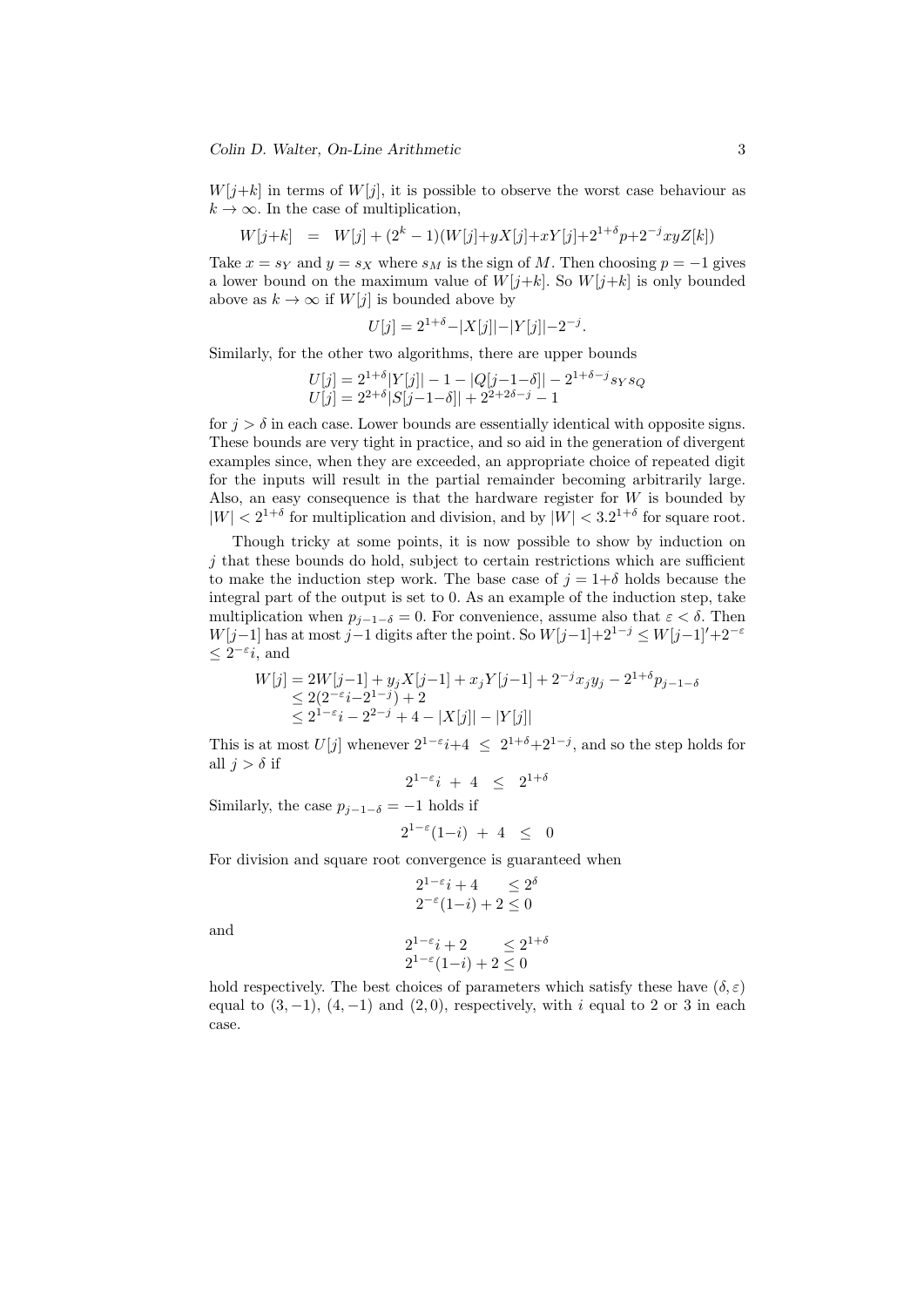#### 4 Stable Number Representations

Our main question now is, are these conditions necessary for convergence? It is clear by exhaustive testing of all possible inputs that if word length is limited some better choices for  $\varepsilon$  and  $\delta$  can be found. (Just consider a word length of one digit after the point to see that  $\delta$  could then be reduced to 1 with  $\varepsilon = 1$ .) We will not try to establish at what word length the values of  $\delta$  and  $\varepsilon$  need to be incremented, although some upper limits can be deduced from the examples below. However, it will be shown from examples which diverge, that the values obtained in the previous section are indeed the best ones when word length is unbounded or unspecified.

Divergence depends on certain choices of output digit, and therefore on the representation of the partial remainder, which in turn depends on the choice of hardware adder used in the iterative cycle. Prediction of representations is easiest when we have a *stable* representation, i.e. one that is invariant as it goes through the adder with the other inputs being identically 0. If we consider common hardware for the algorithms, then we need an adder for 3 redundant numbers, which we now define. For convenience, assume all digit positions behave identically, although any hardware is allowable for the un-truncated part of interest in W. First, the addition of three corresponding digits gives a total  $t$  which generates a sum digit  $(|t|mod2)\times sign(t)$  and a carry digit  $(|t|div2)\times sign(t)$ . Secondly, corresponding sum and carry digits are added to yield a total  $t'$ . This is split in the same way again unless both it and the next digit total down are non-zero with the same sign, in which case the new sum digit is  $-t'$  and the new carry is  $t'$ . Lastly, these second sum and carry results are added to give a final digit sum in the range  $[-1..+1]$ . This is the adder output.

Lemma 1.

- i) Every number has a stable representation.
- ii) A representation is stable if, and only if, it contains no pair of digits 11 or  $\overline{1}\overline{1}$ .
- iii) The largest stable fraction is  $0.1010... = 2/3$ .
- iv) The largest fraction none of whose stable representations has nonzero integral part is  $0.01010... = 1/3$ .
- v) If the binary representation of  $V$  has most significant digit corresponding to  $2^n$  then stable representations have most significant digits corresponding to  $2^n$ ,  $2^{n+1}$  or  $2^{n+2}$ .
- vi) A finite representation of  $V$  whose binary representation has  $v$  digits becomes stable after at most  $v+1$  passes through the adder, and cannot grow in length except from  $v$  to  $v+1$  digits.

Lemma 2. For the truncation function  $\prime$  and a stable representation  $V$ , i) If  $V' > 0$  then  $0 \le (V/2)' \le V'$ ;

ii) If  $V' = (V/2)' > 0$  then  $V' \equiv 1\overline{1} \times 2^{-\epsilon}$ .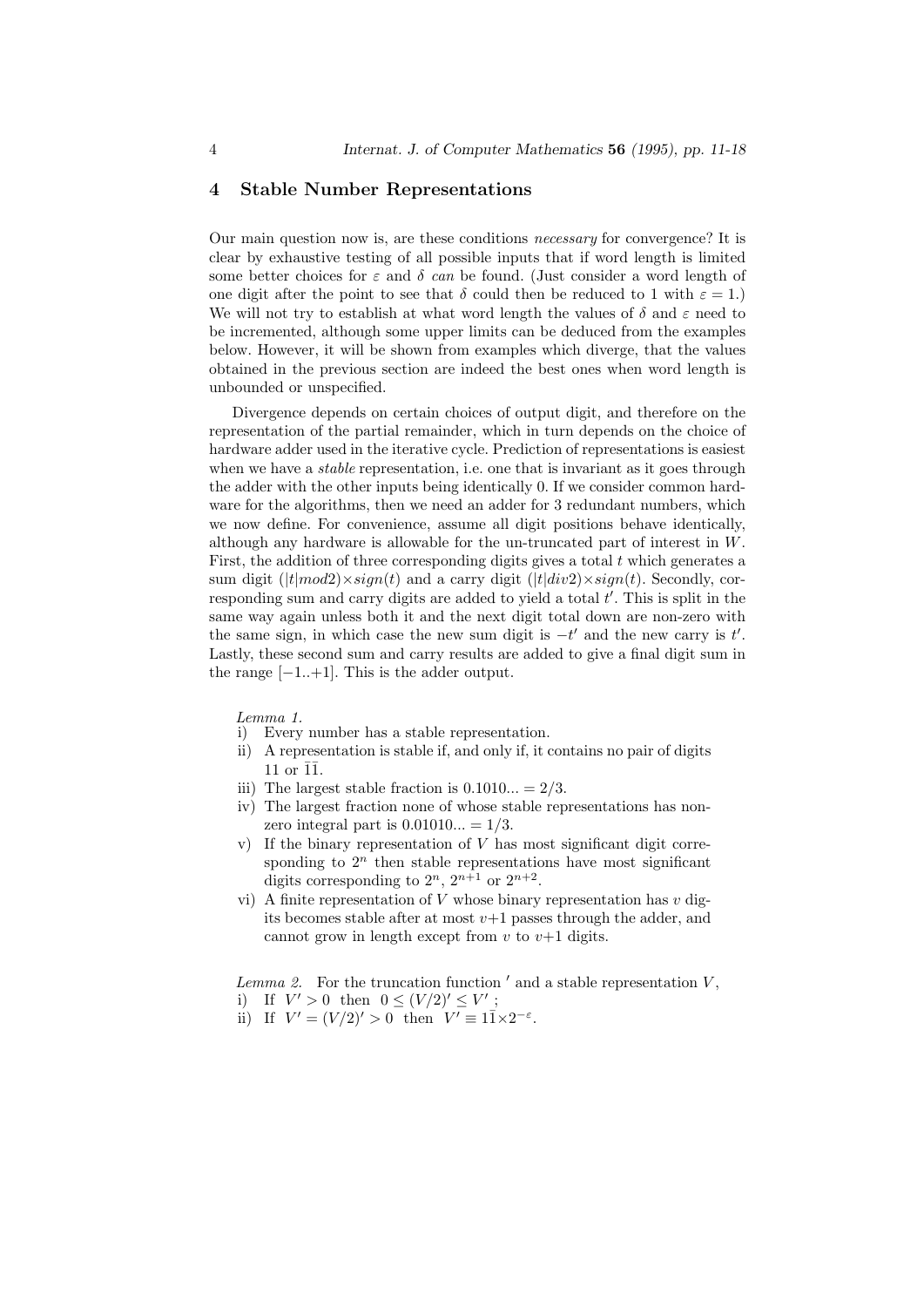#### 5 Values for the Partial Remainder

Assume each algorithm converges. The examples we now construct to obtain a contradiction to this assumption employ inputs which are are close to the points at which the induction argument above was most difficult to close, namely where the input digits have the greatest effect, and the output digit the least effect, on the value of the partial remainder. To obtain known output, we exploit the fact that if some choice of output were to yield  $|W| < 1$  then any other choice of output would make  $W$  exceed its bounds. Hence the algorithm must make that first choice. Moreover, by Lemma  $1(vi)$ , inputs can be chosen to force stable representations of W.

 $\text{Let} = \text{denote equality of value between two possibly different representations}$ and  $\equiv$  equality of representation. As above, take  $Z \equiv 0.111...$  and suppose V is the representation of some number to be chosen later, with most significant digit of index not above  $-\delta$  and least significant digit of index  $v \geq 0$ .

For multiplication, take

 $X \equiv Z[t] + 2^{-u}V + 2^{-r-u}Z$  and  $Y \equiv Z[t] + 2^{-r} + 2^{-r-u}Z$ 

where  $u > t+1+2\delta$  and  $r > u+v$ . For these inputs, if the expected value for  $P[r+u-2-2\delta]$  is chosen then  $|W[r+u-1-\delta]| = |2^{-1-\delta}V| < 1$ . Since any other choice for  $P$  would exceed the convergence bounds, this must indeed be the value for  $P[r+u-2-2\delta]$ . So, if V is initially stable and not large enough to generate earlier non-zero output digits, we obtain it as the value and representation of  $W[r+u]$ .

For division, take

$$
X = 2^{-1}Z[t] - 2^{-u-1}V + 2^{-r-u}Z \text{ and } Y = 2^{-1} + 2^{-r} - 2^{-r-u}Z
$$

where  $u > t+v+2\delta$  and  $r > u+v$ . A similar argument shows that  $Q[r+t-1] =$  $1-2^{-t}+2^{-u}V-2^{1-r}+2^{1-r-t}$ , which yields  $W[r+t+\delta] = 2^{t+\delta-u}V + 2^{t+1+\delta-r}$  $+ 2^{1+\delta-r}$ . There are sufficient further iterations for the adder to turn V into a stable form when it appears in  $W[r+u] = V + 2^{u+1-r} + 2^{u+1-r-t}$ , subject to being sufficiently small not to generate earlier non-zero output digits.

For the square root, take

$$
X \equiv 2^{-2} + 2^{-t} + 2^{-2t} - 2^{-u}V + 2^{1-u-t}Z
$$

where  $t > 2(v+1+\delta)$  and  $u > 2t+2+2\delta$ . As before,  $S[u+v] = 2^{-1}+2^{-t}-2^{-u}V$ must hold, giving  $W[u+t-1] = V + 2^{t-u-1}V^2$  where the representation of V has become stable, and we assume it is sufficiently small not to generate earlier output digits.

In general, it is thus possible to obtain any number as the value of the partial remainder subject to certain conditions about one or all of its stable representations not generating earlier output digits.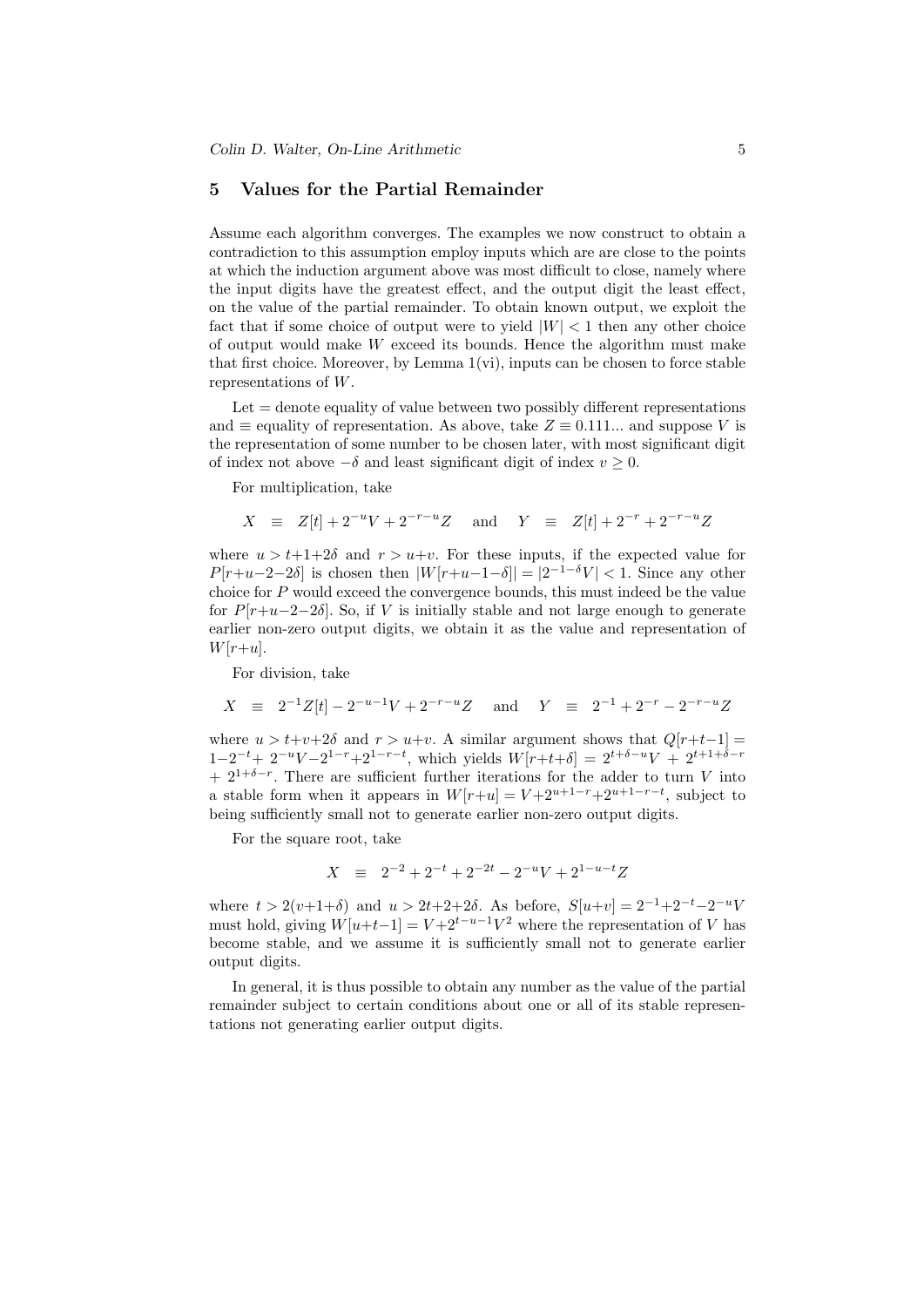#### 6 Examples of Divergence

Two values for V are now chosen to make the value of  $W$  as close as possible to the points at which the output digit changes from 0 to  $+1$  and from  $-1$  to 0. These are where the induction step was hardest to establish. In particular, for  $i$ as in the definition of the output digit, we take

$$
V_0 = 2^{-\varepsilon} (i - 1 + \alpha)
$$
  

$$
V_{-1} = 2^{-\varepsilon} (\beta - i)
$$

where  $\alpha$  and  $\beta$  are fractions such that  $V_0' = 2^{-\varepsilon} (i-1)$  and  $V_{-1}' = -2^{-\varepsilon} i$  for the representations of  $V$  which might turn up in  $W$ . This will guarantee the output digits 0 and  $-1$  respectively when desired, without  $2^{-j}V(j>0)$  generating non-zero output integers unless we obtain  $V'_{-1} \equiv 1\bar{1} \times 2^{-\varepsilon}$  when  $i = 1$ . With that exception, running through the induction step argument again, we find that the bound is not met if either of the following holds:

$$
2^{1-\varepsilon}(i-1+\alpha) + 4 > 2^{\delta}
$$
  
\n
$$
2^{1-\varepsilon}(\beta - i) + 4 > 0
$$
  
\n
$$
2^{1-\varepsilon}(i-1+\alpha) + 4 > 2^{\delta-1}
$$
  
\n
$$
2^{1-\varepsilon}(\beta - i) + 4 > 0
$$
  
\n
$$
2^{1-\varepsilon}(i-1+\alpha) + 2 > 2^{\delta}
$$
  
\n
$$
2^{1-\varepsilon}(\beta - i) + 2 > 0
$$

respectively for the three algorithms.

The best choice of  $\alpha$  and  $\beta$  here would be to take them both equal to 1. However, some separation is needed between them and the "integer" part of V in order to ensure that the truncation function generates the right output digit. For multiplication, the initial representation of  $V$  is stable (avoiding the exceptional case) and, according to Lemma 1,  $\alpha$  and  $\beta$  can be 1/3 or 2/3 (or rather the first  $v$  digits of their stable binary representations) depending on whether the integer part is odd or even respectively. Immediately, one of the inequalities is satisfied when  $\delta = 2$ , so that the multiplication algorithm must diverge. For  $\delta = 3$ , apart from the convergent cases we already know, the three cases  $(\varepsilon, i) = (-3, 1), (-2, 1),$  or  $(-2, 2)$  are not shown to be divergent by the above, but then divergence happens for

$$
X \equiv Y \equiv Z[t] + 2^{-t-1}Z = 1 - 2^{-t-1}
$$

with  $t > 2$ .

For division, we do not know which stable representation of  $V$  will appear in W. To guarantee the right output digits, a zero must be placed between any stable representations of the integer and fractional parts to prevent any interchange between them. So we may only choose  $\alpha$  and  $\beta$  to be 1/6 or 1/3 depending on

or

or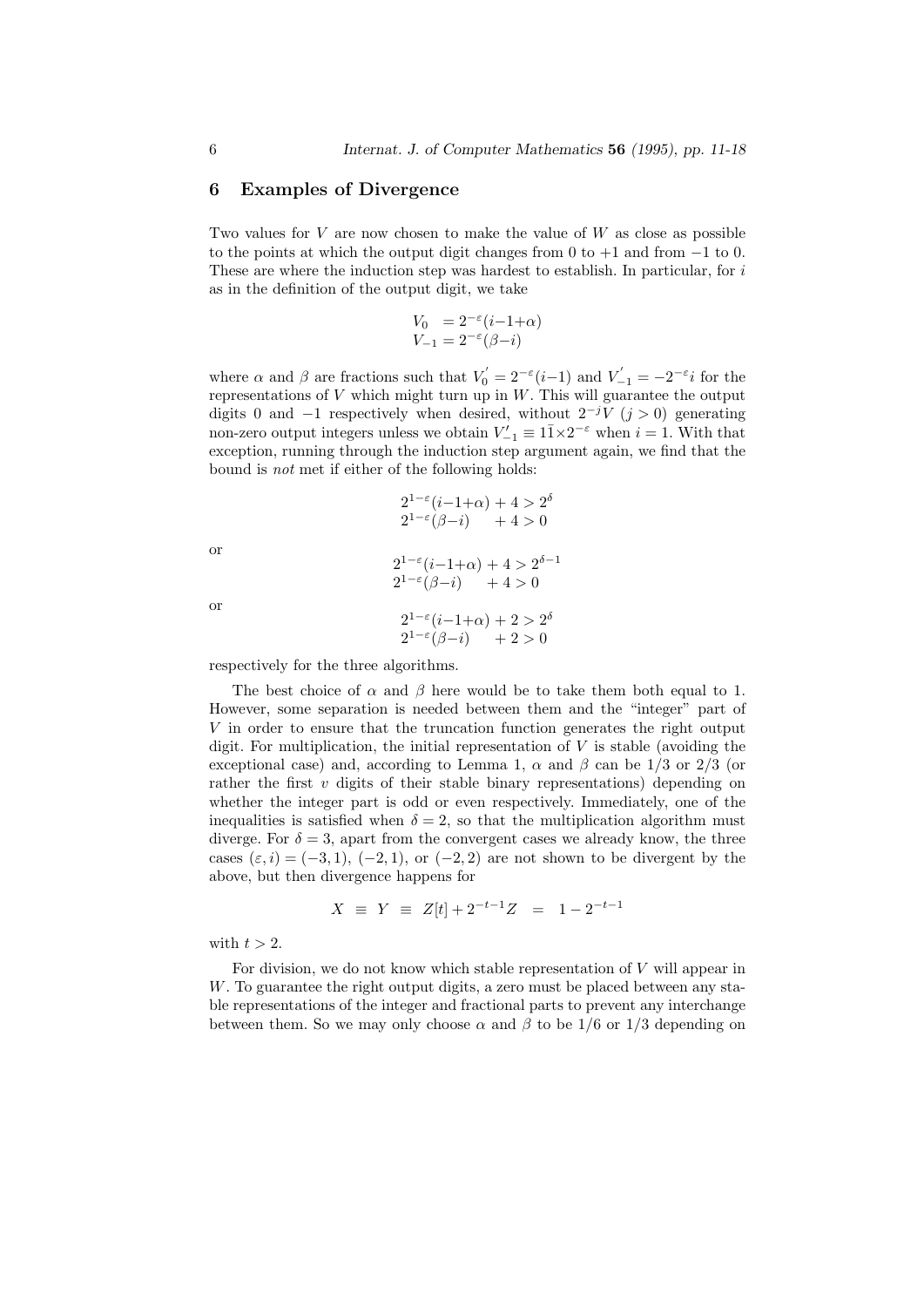whether the integer part is odd or even respectively. Then with several exceptions, one of the inequalities is satisfied whenever  $\delta \leq 4$ , so that the division algorithm must diverge. Apart from the known convergent cases, the remaining undetermined exceptions are  $(\varepsilon, i) = (-2, 1)$  for  $\delta = 3$ , and  $(\varepsilon, i) = (-4, 1)$ ,  $(-3, 1), (-2, 1),$  or  $(-2, 2)$  for  $\delta = 4$ . For these, modify the standard construction to take

$$
X \equiv 2^{-1}Z[t] - 2^{-u-1}V + 2^{1-r-u}Z
$$

with Y as before. The best  $\beta$  now works for the  $\delta = 3$  case, whereas in the other cases, taking  $V = 1+2^{-a}$  for some  $a > 2$  produces an excessive W after an extra two or three iterations (or earlier in the case of the first exception). If the exception noted in Lemma 2 arises, then Y should be modified to

$$
Y \equiv 2^{-1} + 2^{-r-1} - 2^{-r-u}Z
$$

With the square root, the same choice of  $\alpha$  and  $\beta$  is made as similar circumstances arise to those of division. With a few exceptions, one of the inequalities is then satisfied whenever  $\delta \leq 2$ , so that the division algorithm must diverge. Other than the known convergent cases, the exceptions are  $(\varepsilon, i) = (-1, 1)$  for  $\delta = 1$ , and  $(\varepsilon, i) = (-2, 1), (-1, 1)$  or  $(-1, 2)$  for  $\delta = 3$ . For both the cases  $(-1, 1)$  the usual inequality will hold by choosing  $V = \overline{1} + 2^{-a}$ , with a not too small, unless the Lemma 2 exception arises, in which case  $V \equiv \overline{10+2^{-a}}$  will work. For the last case,  $(-1, 2)$ , consider  $W[u+3]$  when

$$
X \equiv 2^{-2} + 2^{-t} + 2^{-2t} - 2^{-u} + 2^{-1-u}Z
$$

for t and  $u > 2t$  large enough, say  $t = 6$  and  $u = 27$ . The most interesting case is the second one,  $(-2, 1)$ , where all 15 digit inputs except one are calculated properly. The unique exception is  $X \equiv 0.01010\overline{10}1\overline{11}1\overline{11}1\overline{1}1+2^{-15}Z$  for which the first incorrect digit has index 22. Divergence becomes guaranteed since  $W[25] > U[25]$ . Thus, this set of parameters is acceptable for all inputs up to at least 15 and perhaps up to as many as 21 digits.

# 7 Conclusion

We have investigated the optimality of the best parameters generated by analytic arguments for some on-line algorithms, and given techniques and general constructions for examples of divergence for other parameter choices. This shows the analytic results are indeed optimal. However, for the square root algorithm this is only just the case. Indeed, for limited precision square root better parameters can be chosen. Moreover, there seems no theoretical barrier to the existence of on-line functions for which the analytic results provide only strictly suboptimal parameters.

Two final remarks: shifting of difficult inputs can allow improved parameters, and, although the proofs become more complex, all the results hold when the inputs lie in the closure of the (half-open) intervals on which they are usually defined.